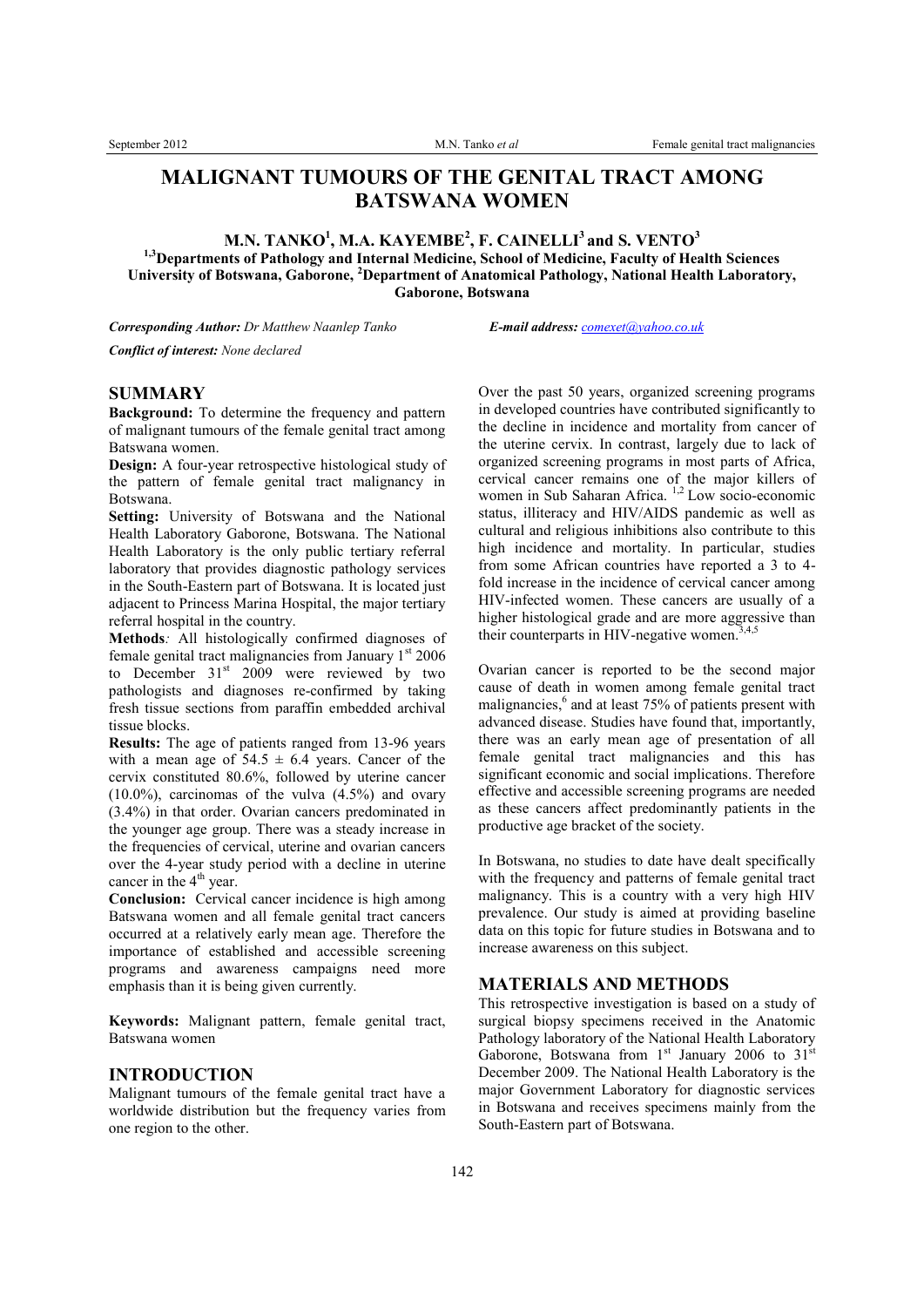The sources of the specimens were in-patient biopsy specimens form Princess Marina National Referral Hospital Gaborone or from District hospitals, and referrals from private health centres. All the surgical biopsy specimens were submitted to the National Health Laboratory Gaborone, Botswana. Demographic data which included age of the patients, site of tumour and diagnosis were extracted from the Integrated Patient Management System (IPMS) database. The histology reports were retrieved from the database and the diagnoses were reviewed by two consultant Pathologists.

Where there was inconclusive diagnosis and comments, the slides were retrieved and reviewed. In some cases, paraffin embedded tissue blocks were retrieved from the archive and fresh sections were made by a senior laboratory Scientist. Where necessary, immunohistochemical studies were requested from the Lancet Laboratories in neighbouring Republic of South Africa for cases where haematoxylin and eosin stains alone could not provide a categorical diagnosis. The results were analyzed using Epi Info version 6.0 statistical software program.

## **RESULTS**

There were four hundred and forty-three histologically confirmed diagnoses of malignant female genital tract tumours at the National Health Laboratory Gaborone within the four-year study period. The mean annual distribution was 111 cases. The age of the patients ranged from 13-99 years with a mean age of presentation at 54.5 years  $\pm$  6.4(SD).

Cancer of the cervix accounted for more than twothirds (80.6%) of all the cancers followed by uterine cancers (10.0%) and then cancers of the vulva (4.5%). A majority of the cancers presented between the 4<sup>th</sup> and 8<sup>th</sup> decades of life and rarely below the age of 30 years (Tables 1 and 2). Ovarian cancers constituted 3.4% of all the female genital tract cancers and were found more in the younger age group (Table 1).

**Table 1** Distribution of malignant female genital tract tumours by anatomical site.

| <b>Anatomical</b><br>site | No<br>of     | Per cent<br>(%)    |  |
|---------------------------|--------------|--------------------|--|
| Cervix                    | cases<br>357 | 80.60              |  |
|                           |              |                    |  |
| Uterus                    | 44           | $\overline{10.00}$ |  |
| Vulva                     | 20           | 4.50               |  |
| Ovary                     | 15           | 3.40               |  |
| Vagina                    | 7            | 1.50               |  |
| Total                     | 443          | 100.00             |  |



Mean age =  $54.50 \pm 6.40$  (SD).

**Figure 1** Distribution of malignant female genital tract tumours by age.

There were 14 patients (3.16%) whose ages were not recorded at the time of specimen collection.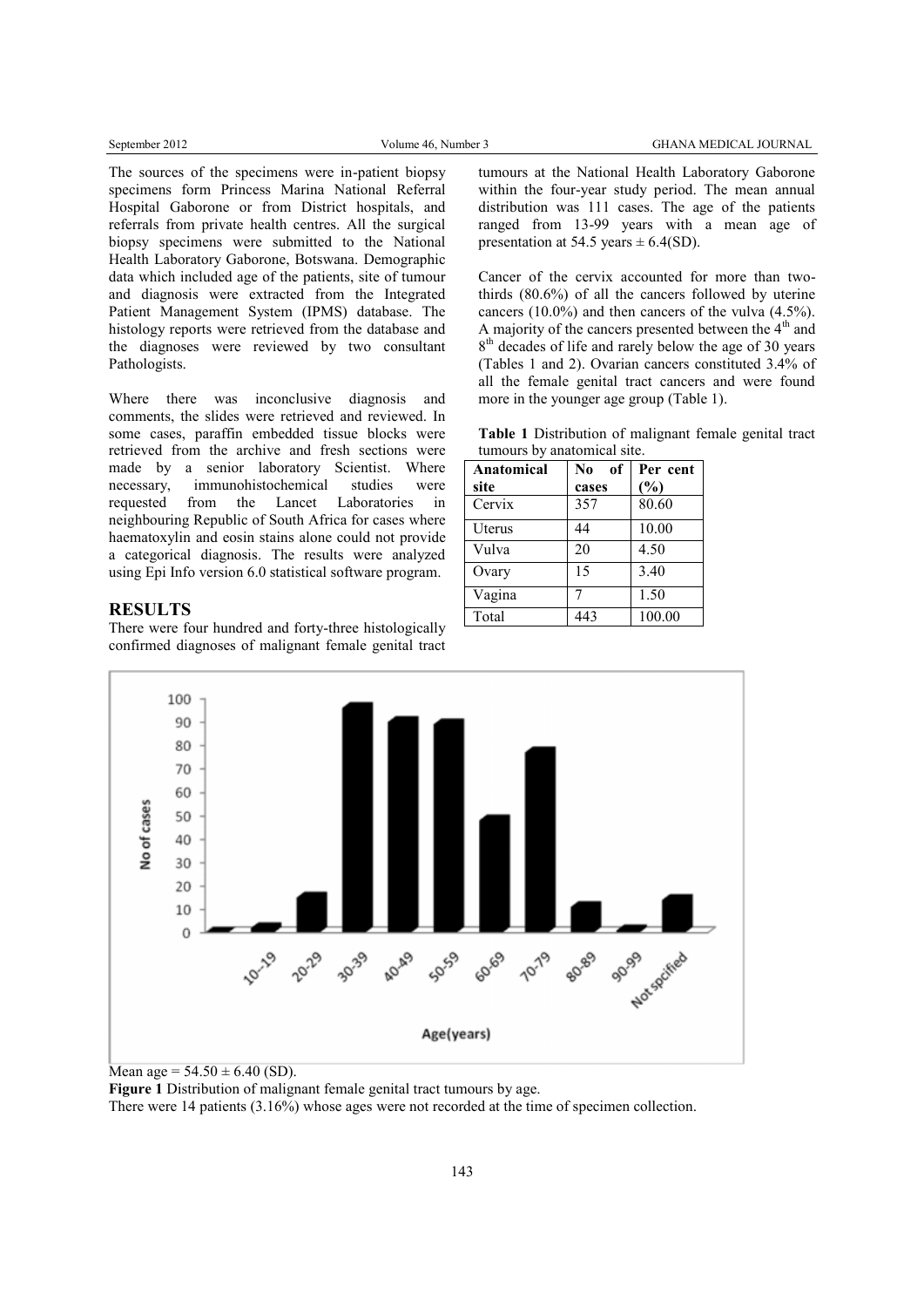**Table 2** Distribution of individual malignant for

September 2012 M.N. Tanko *et al* Female genital tract malignancies

| Age (years)   | <b>Cervix</b> | <b>Uterus</b> | Ovary | Vulva | Vagina |
|---------------|---------------|---------------|-------|-------|--------|
| $10-19$       |               |               |       |       |        |
| 20-29         | 12            |               |       |       |        |
| 30-39         | 73            |               |       | 12    |        |
| 40-49         | 78            |               |       |       |        |
| 50-59         | 78            |               |       |       |        |
| 60-69         | 46            |               |       |       |        |
| 70-79         | 51            | 19            |       |       |        |
| 80-69         |               |               |       |       |        |
| 90-99         |               |               |       |       |        |
| Not specified | 13            |               |       |       |        |
| Total         | 357           | 44            | 15    | 10    |        |



**Figure 2** Yearly distributions of malignant female genital tract tumours from 2006 to 2009

The frequency of cervical and ovarian cancers increased steadily over the four-year period, while that of uterine cancer experienced a decline in 2009. The reason for this decline is not apparent. The frequencies of vulval and vaginal cancers remained relatively unchanged over the study period (Figure 2).

## **DISCUSSION**

Cancers of the uterine cervix accounted for more than 80% of all malignant tumours of the female genital tract in this study. This finding is higher than the findings of previous studies in some parts of Sub-Saharan Africa. For instance, Kyari et al<sup>1</sup> in a hospitalbased study found that cancers of the cervix constituted 70.5% of all cancers of the female genital tract in Eastern Nigeria.

Although breast cancer is the most common malignancy affecting women worldwide, cancer of the cervix is reported in many studies to be the most common non-skin malignancy of women in developing countries.<sup>19</sup> The reason for this high frequency of cervical cancer in Sub-Saharan Africa has been attributed to lack of organized and effective screening programs. Additionally, the HIV pandemic has significantly contributed to the high incidence of cervical cancer. Epidemiological studies have shown that the risk of cervical cancer is strongly influenced by sexual activity.<sup>3,4,5</sup> In these studies, the risk of developing cervical intraepithelial lesion in HIVinfected women is at least two to five times higher than in HIV negative women.

Although there is no evidence to date that HIV directly causes cervical neoplasia, many studies have shown that more than 90% of cervical cancer cells content high risk human papilloma virus (HPV) DNA.<sup>20</sup> This suggests that cervical cancer may be directly linked to HPV infection. But whether HIV infection influences the course of disease has not been clearly elucidated. It has been postulated that immune suppression occasioned by HIV infection increases the risk of contracting high risk HPV by the cervical epithelial cells.

The second most common female genital tract malignancy in this study is uterine cancers which accounted for 10% of all the cancers. Although previous studies both in Nigeria and in the United Kingdom<sup>21</sup> came to the opposite conclusion with ovarian cancers being the second most common tumours, we found however, that ovarian cancers occurred more in the younger age group as was documented in these studies. 21,22

The reason for uterine cancers being more common in this study is not immediately clear but it may be related to economic factors. Health care services are free to all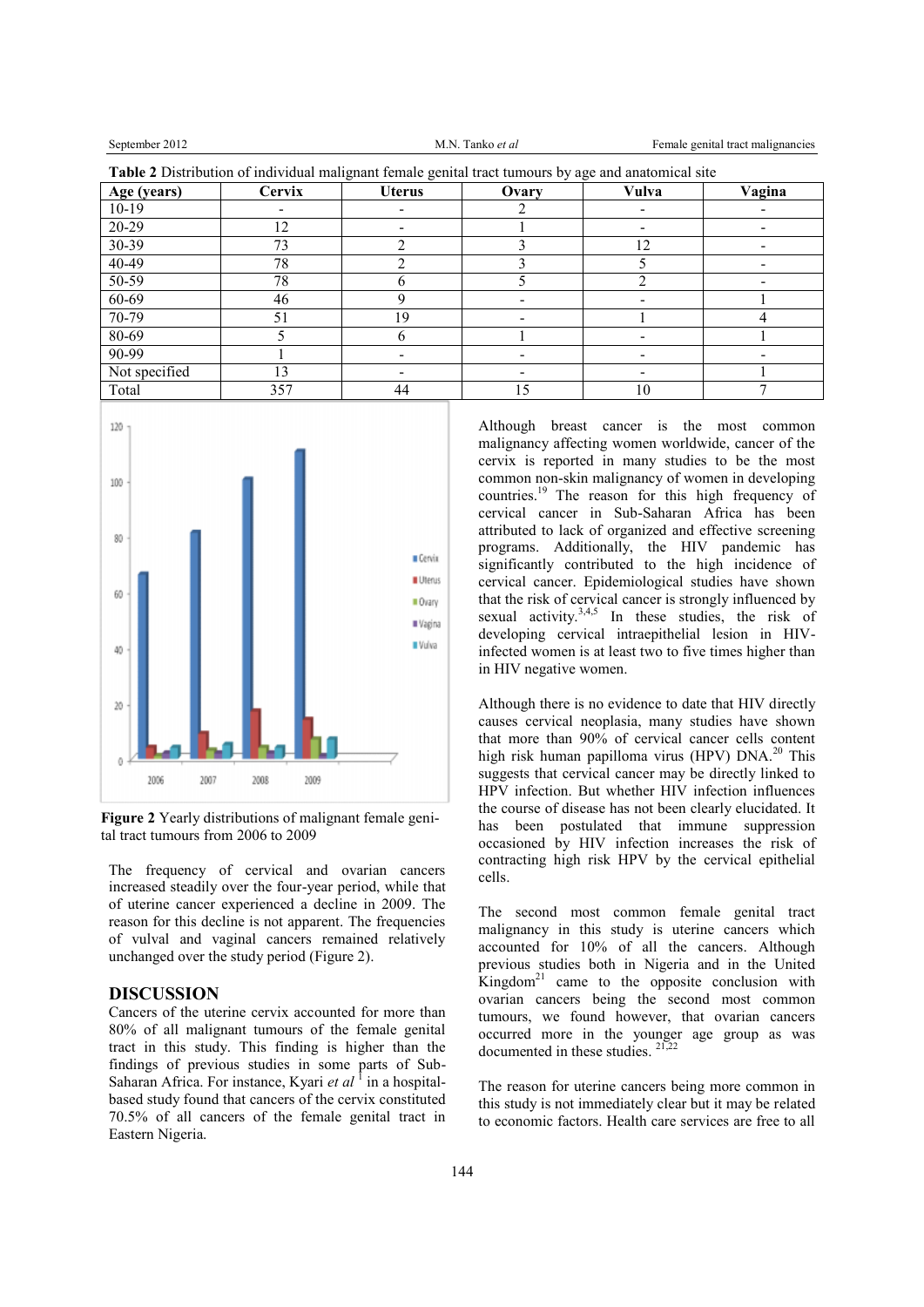Batswana and more readily accessible to all citizens. This undoubtedly increased hospital attendance. We also found that uterine cancers occurred a decade later among Batswana women than in other parts of Sub-Saharan Africa. This may be due to longer life expectancy among Batswana women prior to the HIV epidemic that ravished the country in the last one and a half decade or so. But this needs further studies.

Carcinoma of the vulva accounted for 4.5% of all the female genital tract cancers and was found almost exclusively below the fifth decade of life. This is higher than the 1.6% reported by Kyari *et al.* This higher incidence could be attributed to early repeated exposure to multiple sexual partners and thus high risk HPV.

#### **CONCLUSION**

The data presented in this study cannot be said to accurately represent community prevalence rates because cancer statistics go beyond hospital-based data. However, the data has significant implication for cancer prevention, diagnosis and management. Cancer of the cervix is high in Botswana and affects predominantly the productive age group of the society. This undoubtedly is attributed to the risk factors such as sexual habits. In Botswana, like most other countries in the region, many young girls have their sexual debut at very young age and most times it is unprotected sexual intercourse. Having multiple sexual partners is also a common practice providing high chance for contracting HPV. This has impact on the socioeconomic well being of the country. According to the World population prospects (2002), life expectancy of women in Botswana has dropped from about 65 years in 1991 to 39.7 years during the HIV/AIDS pandemic. It is steadily rising again because of the high HAART coverage. Therefore more resources need to be allocated for establishing organized screening programs as a preventive measure and also to enhance accurate diagnosis and effective management of these cancers in the early stages. The practice of outsourcing and sending specimen to Republic of South Africa for confirmatory diagnosis only results in delay of establishing proper management protocol.

It is recommended that policy makers and implementers view the menace of female genital tract cancers in Botswana with special concern and special allocations be made in order to improve or establish new facilities, expertise and physician awareness at all levels of Health care delivery in Botswana. We believe this is achievable in Botswana, a country which already has a success story as the first country in Africa to have established a very successful anti-retroviral therapy program for its affected citizens.

## **ACKNOWLEDGEMENT**

The authors would like to acknowledge Ms Cortinah Fani and Mr Thamiso Moinga for handling the technical aspect of this research.

#### **REFERENCES**

- 1. Kyari O, Ngadda H, Mairiga A. Malignant tumours of the female genital tract in North-Eastern Nigeria. *East Afr Med J* 2004; 81: 142- 145.
- 2. Franco E. L, Frano E. D, Ferenczy A. Cervical cancer: epidemiology, prevention and the role of human papilloma virus infection. *Canadian Med Ass J* 2001; 164: 1017-1025.
- 3. Tanko N.M, Echejoh G.O, Manasseh A.N, Mandong B.M, Banwat E.B, Daru P.H. Cervical dysplasia in HIV seropositive women in Nigeria. *Highland Medical Research Journal* 2006; 4: 21- 26.
- 4. Fayo-Ndao M.A, Diack-Mbaye A, Woto Gaye G. Cervical dysplasia in HIV infection in Senegal*. Int* Conf Aids July 19-22, 1992.(8<sup>th</sup> International AIDS Conference Amsterdam).
- 5. Chirenze Z.M. Association of cervical squamous intraepithelial and HIV-1 infection among Zimbabwean women in HIV/STI prevention centre. *Int Journal of STD and AIDS* 2002; 13: 765-768
- 6. Mohammed A, Ahmed S.A, Oluwole O.P, Avidine S. Malignant tumours of the female genital tract in Zaria: Analysis of 513 cases. *Ann Afr Med* 2006; 5: 93-96
- 7. Cannistra S.A, Niloff J.M. Cancer of the uterine cervix. *N Eng J Med* 1996; 334: 1030-1038.
- 8. Kristensen G.B, Holm R, Abeler V.M, Trope C.G. Evaluation of the prognostic significance of cathepsin D, epidermal growth factor receptor and CerbB-2 in early cervical squamous cell carcinoma: an immunohistochemical study. *Cancer* 1996; 78: 433-440.
- 9. Nair B.S, Pillai R. Oncogenesis of squamous cell carcinoma of the uterine cervix. *Int J Gynaecol Pathol* 1992; 11: 47-57.
- 10. Larsen N.S. Invasive cervical cancer arising in young white females. *J Natl Nacer Inst* 1994; 86: 6-7
- 11. La Vecchia C, Franceschi S, Decarli A, Fasoli M, Gentle A, Parazinni F, Regallo M. Sexual factors, venereal diseases and the risk of intraepithelial and invasive cervical neoplasia. *Cancer* 1986; 58: 935- 941.
- 12. Hawes S.E, Kiviat N.B. Are genital infections and inflammation cofactors in the Pathogenesis of invasive cervical cancer? *J Nat Cancer Inst* 2002; 94:1592-1593